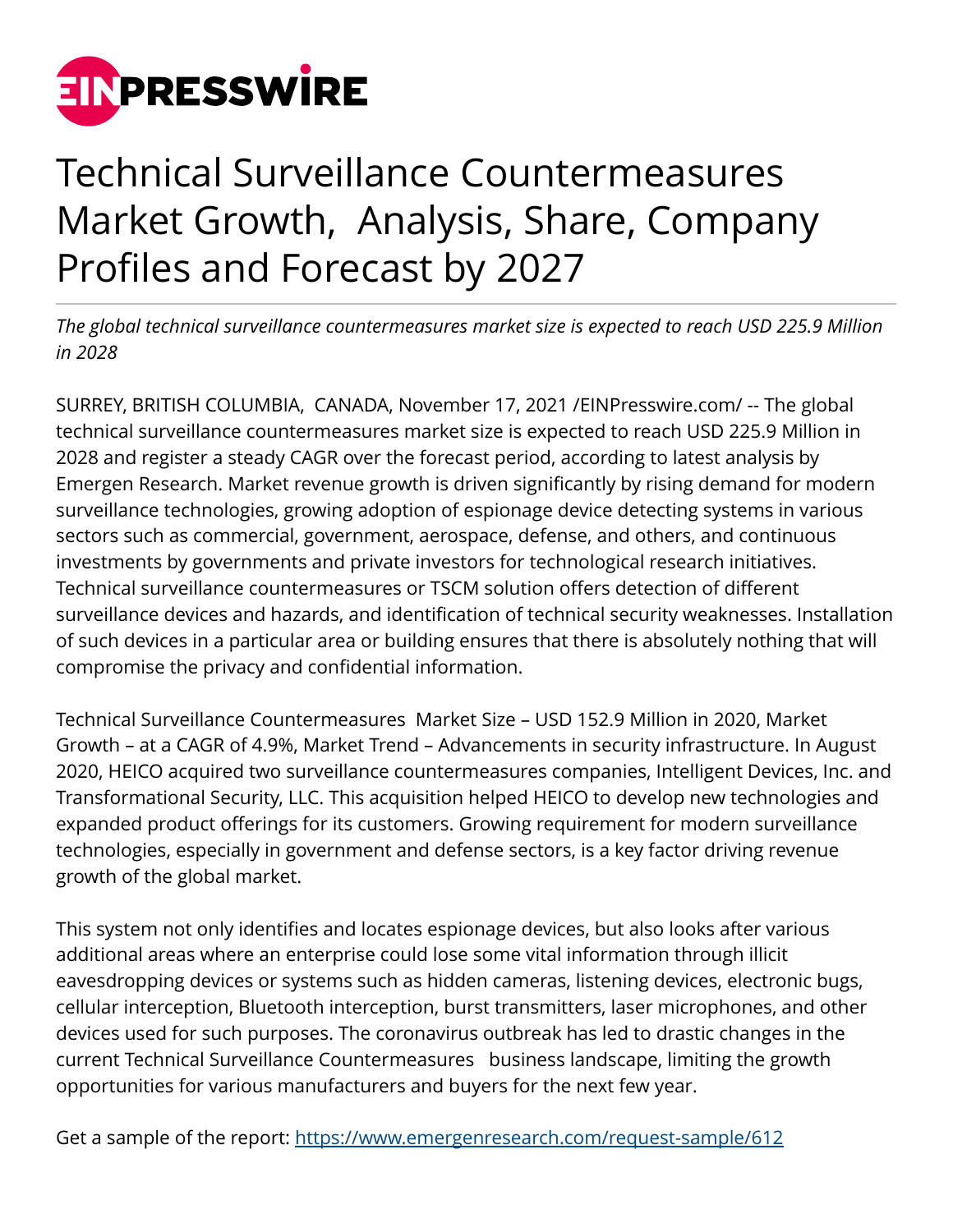Key players operating in the market are Pinkerton Consulting & Investigations, Inc., ComSec, LLC., Allied Universal, MSA Investigations, Kroll, Exec Security, MIAS TSCM, Global TSCM Group Inc., QCC, and Esoteric Ltd

## Segmental Analysis

The global Technical Surveillance Countermeasures market is broadly segmented on the basis of different product types, application range, end-use industries, key regions, and an intensely competitive landscape. This section of the report is solely targeted at readers looking to select the most appropriate and lucrative segments of the Technical Surveillance Countermeasures sector in a strategic manner. The segmental analysis also helps companies interested in this sector make optimal business decisions and achieve their desired goals.

Type Outlook (Revenue: USD Million; 2018–2028) Service Installation & Consultation Maintenance & Support Managed Services Hardware Software

Request customization of the report: [https://www.emergenresearch.com/request-for](https://www.emergenresearch.com/request-for-customization/612)[customization/612](https://www.emergenresearch.com/request-for-customization/612) 

Product Outlook (Revenue: USD Million; 2018–2028) Electronic Eavesdropping Detection Anti-Surveillance Services Communication & Technical Security Wiretap Covert Camera Detection

End-use Outlook (Revenue: USD Million; 2018–2028) Industrial Government Aerospace and Defense Corporate **Others** 

Key regions covered in the report: North America Europe Asia Pacific Latin America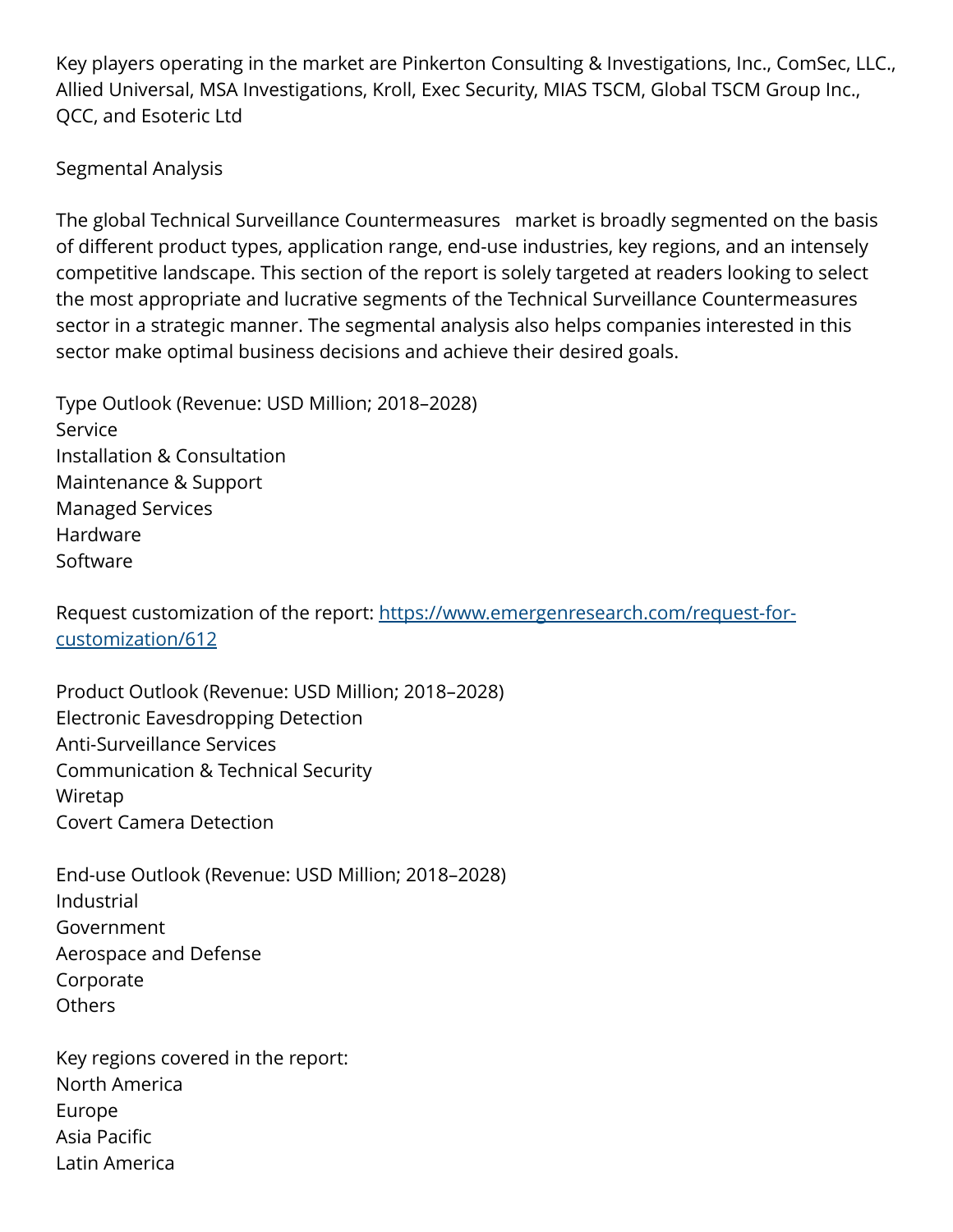## Middle East & Africa

Table of Contents:

Chapter 1 includes an introduction of the global Technical Surveillance Countermeasures market, along with a comprehensive market overview, market scope, product offerings, and an investigation of the market drivers, growth opportunities, risks, restraints, and other vital factors.

Chapter 2 offers an in-depth analysis of the key manufacturers engaged in this business vertical, along with their sales and revenue estimations.

Chapter 3 elaborates on the highly competitive terrain of the market, highlighting the key manufacturers and vendors.

In Chapter 4, our team has fragmented the market on the basis of regions, underscoring the sales, revenue, and market share of each region over the forecast timeline.

Chapters 5 and 6 have laid emphasis on the market segmentation based on product type and application.

Overview of the Technical Surveillance Countermeasures Market Report:

Introduction, Product Scope, Market Overview, and Opportunities

Analysis of the Manufacturers with sales, revenue, and price analysis

Comprehensive analysis of the competitive landscape

Extensive profiling of the key competitors along with their business strategies and market size Regional analysis of the market along with sales, revenue, market share, and global position Country-wise analysis of the market along with types, applications, and manufacturing Strategic recommendations to established players as well as new entrants In-depth analysis of the risks, restraints, and limitations in the Technical Surveillance Countermeasures industry

Read More:[https://www.emergenresearch.com/industry-report/technical-surveillance](https://www.emergenresearch.com/industry-report/technical-surveillance-countermeasures-market)[countermeasures-market](https://www.emergenresearch.com/industry-report/technical-surveillance-countermeasures-market)

RELATED REPORTS:

Assessment Services Market: [https://www.emergenresearch.com/industry-report/assessment](https://www.emergenresearch.com/industry-report/assessment-services-market)[services-market](https://www.emergenresearch.com/industry-report/assessment-services-market)

3D Printing Market:<https://www.emergenresearch.com/industry-report/3d-printing-market>

Digital Scent Technologies Market: https://www.emergenresearch.com/industrv-report/digital[scent-technologies-market](https://www.emergenresearch.com/industry-report/digital-scent-technologies-market)

FinFET Technology Market: [https://www.emergenresearch.com/industry-report/finfet](https://www.emergenresearch.com/industry-report/finfet-technology-market)[technology-market](https://www.emergenresearch.com/industry-report/finfet-technology-market)